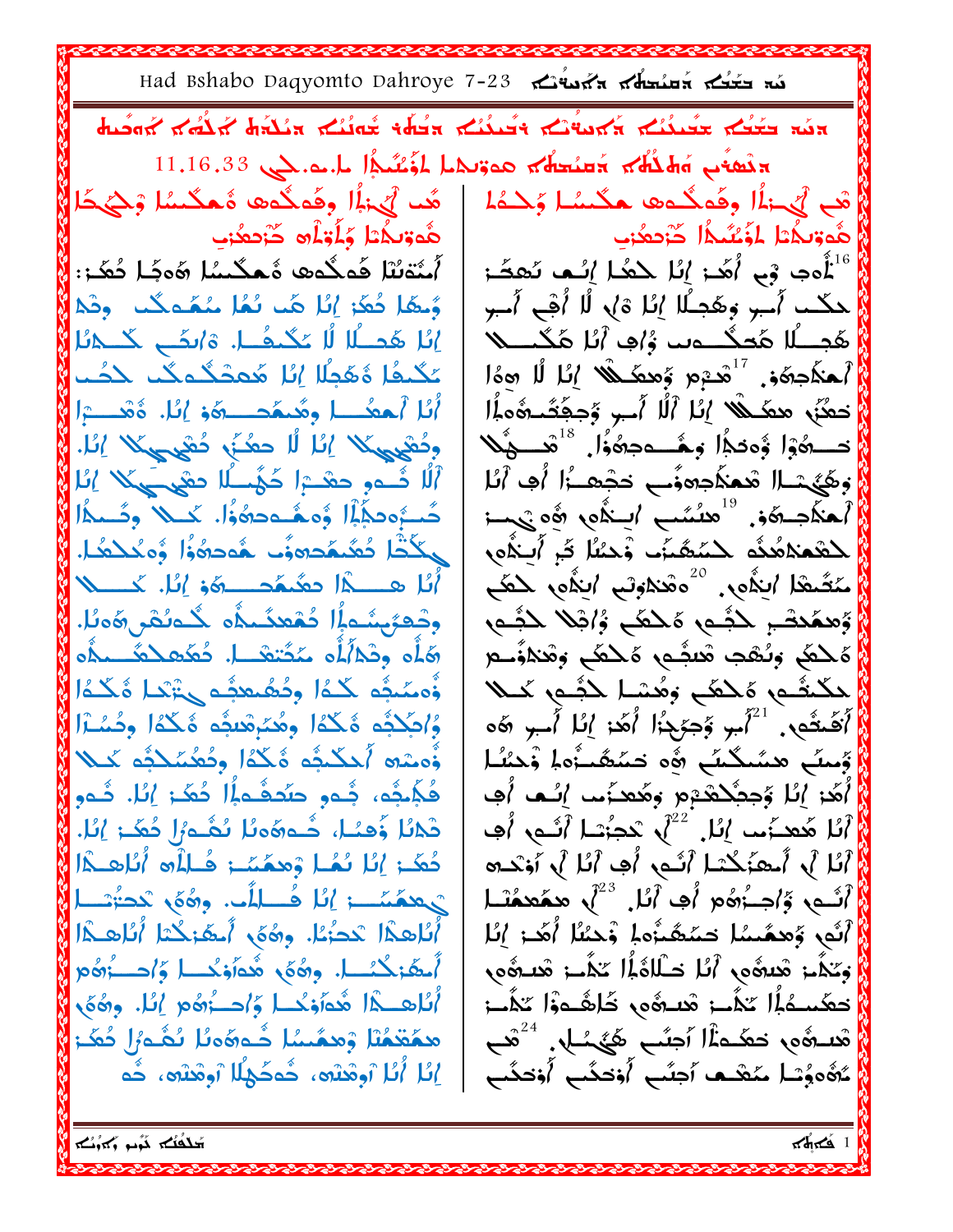Had Bshabo Daqyomto Dahroye 7-23 مَدْسُمْ بِهِمْ Had Bshabo Daqyomto Dahroye 7-23

هُسْنَا وِضُكُـب ٱوقَتَلَـهِ، شُـه مُحَصَّـهِ أوقتسه، جحلكتْما دُرًّا مِتْرَكْبٍ وَمُحَمَّلًا أَ حكْسًا، هُنْتَوُسًا مُحْمَد تُعكِّلُ مُحْكَمًا هُسْمًا أَوْحِفُ أَوْحِكُ لُقْسِمًا. لَكُمْ تَمَكُّمْ مِسْكُبُ دُسُوخُوُّلٌ. سَـرُا تَمَلَّل ق معَكَب حَدَاقًا. مُلكَم تَعكُم لمُسَرَّا حَمَلَهُمْ السَّمْعَةَ السَّمْعَةِ. حَلَّكَ الْمَعْرَضِ فَدَّا مِعْعُدا. دَرْقِدُنَا حَاكَدْ ا دَرُه حَجَّا وحَحِسَــٰٓةًا، حَــزُه حـــجُّا وَّىـٰـَـٰٓةَا هُوَهَـٰٓهَٰـٰلًا حزُّه حكِّل وهُــمكعَمَيُــ، حزَّه حـكِل ومَحَقْـل لَّوْحَتُوْا جِزُوْجِهِمْ الْمَوْسُلُمْ جَعَيْتِيْكُمْ جَزَوْجِكُمْ ا الَّهُمُلَّ حَدَّمُ لَا حُدَثَهُ حَدَّدُوا حَدَّمُ الْحَدِّمُ الْحَدِّمُ الْحَدِّمُ الْحَدِّمُ الْحَد حزَّەحدًا شەنَّب أَسْتَاسًا منهكُنا حكَمحلًا ةَحَمْلًا، حمَّموْا كِلْكَتْلْ، حمَّعْلَا وَرُوحُلْ، ةَدْوَوَهُــل كِـلْكَـْـَـل وَرُبْـِعِ إِيْلَ خُوصُـووُل ةَ/حَجُلْ وَهْرُتْلَ كَالْحَدَلَ وَهُوَ وَهُمَا وَحَكَّبَ خَملا عَمعُل وَاعْوَدُا دُاوْئا هُدًا حَكَتُوْلًا ا ثَمطلُه. هَٰنئا وضُمطُه هُانُا لَّا ضُمطُت هُعِمًا وَضًا مُحِكِّبٍ ةَمُعِجَّذِكُمْ وَإِمَّا لَهُ مُكَرِ إِنَّا؟ أَلَكَ وَهُمَعْدَهُوْ إِنَّا خَشْفَتَهِ حعَكَمَدهَوْ إِبْلَ. ةَأَبْحُهُ! دُبَيْ ةَأَجُلْ هُنَّى تعُـــم لا معَــُسُـــا ةَمحَّرْجُــا وَلَكُــُــمِ ىُ*ْ*لِكْتُبِ لَّا تُشَبِيكَلا إِبَّا. دَرْوْشُشُّــْ2، ةُؤُهُا وَنُؤُورَةُا وُوهَٰكِكُمْ أَوْلُوهِ لَكُوْءَا أَبْعِبْهِما كُلُّفْسِي وَأَكْمِكْسَاءَ وَأَصْطَدُا دُے هَال وُدُّے هَٰنَنَّهُ جُبَ هُوَ هُوَ وُلَ ةَ هُدَدُهِكُ شَأْتَهُ أَه \* خَرْدِهُ بِ

مَعْصَدِ مِبْرَا خَلَقَتِهِ. <sup>25</sup>نَلَكُمْ أَجِئَب لِمَكْذُ مُصْرِفُهُمْ أَبْدِ لِمَبْرِزِهِمْ الْمُحَمَّدِ الْمُحَمَّدِ الْمُحَمَّدِ أَجِنَّبِ 30هُـبُ نُوهُنُ لِمِرُوْهُ فَيَ أَسْتَحَفْظُ مِلَا الْمَلَاءُ وَلَٰا هِجَْسِيدًا حَمَّضًا هِمَّى الْأَخْلُونِسُــٰدًا ِ هَيُمْلِمُ! حَـمَّبَبُمُـمَا وَ*نُ*هوَّهُ£ًا حَـمَّبَبُمُـمَا تَكْتُمُتُمَا حَقَّبٌَ شُـدَهَا وَقَبَ لَــدَهَمْنِيَّ حَمْبُهُمُو وَمَعٍ كَعِيقًا حَمَّبُهُمُو 50\$ حَمَّدٍ أَ كَعبَىسُــكَل حَمَّيَىسُــمِ ۞ وَمَــج حَـسُووْخُـــل حَهَّبُّسُوها حَكَمًا حَهَّبُّسُوها وَهْلِ أَسْلَ وَّيُّ الْمَرْفَعُ الْمَالَةُ الْمَالَةُ مِنْ الْمَرْضَى الْمَرْضَى الْمَرْضَى الْمَرْضَى الْمَرْضَى ِّ دَجَّهَـُـٰا هَجَرْهِـُـا حَرَّهِ هُـا هَيُّـُـاا دَدَّ:ـُـا<br>هَجَدَّنَ لَكُـُـــهاا. <sup>28</sup>هجُـــ: هَـــ تَـٰمُــــزُّـاُا هُجشُعْنَا وُحكْت وِجُكْتُوم ورُهِجْت وِكْلا أَفَ حَكْشَى كَبُلُما فَتَكْسُم شَجْعَتُوه وَلَا أَنَا مَدِدَ أَمَّا مَنَّد مَدِدَهَــلا ه أَنَّا أَنَّا  $\ell$  $\int_0^3 \hat{\mathbf{e}} \cdot \hat{\mathbf{e}}$  $\int$ حَجْمِوْهُ صَدْحَمَوْ الْمَسْكُمْحِينَ مِنْ مَحْلِمَةَ مَحْلَمَةَ الْمُحَمَّ أُجْـدوب وِهُــَٰٓنِ يَـقُـد لا همَّـسُـل هجَّـزَجُـل وَّكْكُـــــم كُـكعَّــــــح ولًا محَـــــــتِهِ إِنًا. خَبُوْهِهُمْ وَدَا مَمْلًا وَٱوْ لَهُمْ هَكْتُلْ $^{\text{32}}$ ىُهَّــــ: «ەَا هِبُـــــْدُا وَوُوْهُدهگْســــا<br>للْهِامنَّ ِــــ، <sup>33</sup>ەهْبِ صَّــوا الصَّصَوَىــٰدُا ِ هَشُــٰـٰ مَــــِ هُــٰدُواْ 1,6فَكَــٰهِـٰ هَـــِ أيۂ٥٥٥

كمنكم مآبة بمنها